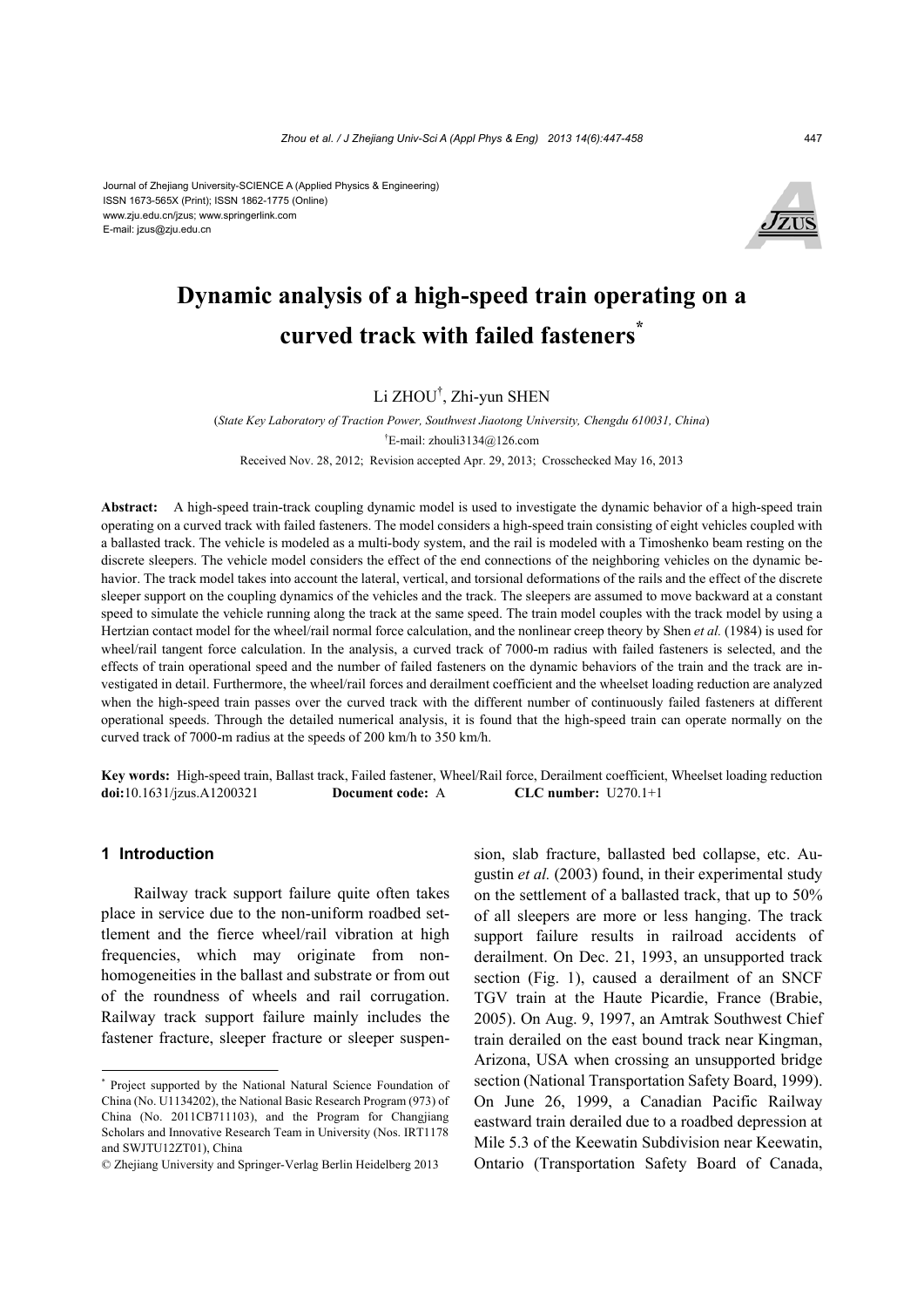2000). However, so far very few studies on vehicle derailment have taken track support failure into account.



**Fig. 1 Unsupported track section (Brabie, 2005)** 

Since the early 1970s, many theoretical models have been developed to predict the behavior of railway vehicle and track systems (Knothe and Grassie, 1993; Popp *et al.*, 1999). Generally, in the existing models the vehicle is modeled as a multiple rigid body system, and the rails are represented by the Euler or Timoshenko beams resting on the Winkler elastic foundation or discrete sleepers. The continuous support track models provide only a limited insight into the dynamic response of various simplified components of the track, while the discrete models or the finite element models can achieve an improved prediction of all the conceivable track components including rails, sleepers, slabs and even the ballast.

The coupled vehicle/track models can characterize many basic phenomena, and they are widely used to understand the behavior of the railway system dynamics. Among the existing dynamic models of railway vehicle coupled with a track, most were used to deal with vehicle/track vertical interaction problems in relatively low frequency ranges (Nielsen and Igeland, 1995; Ripke and Knothe, 1995; Frohling, 1998; Oscarsson and Dahlberg, 1998; Sun and Dhanasekar, 2002; Lei and Mao, 2004; Cai *et al.*, 2008), and a few were used to analyze the lateral and vertical dynamics (Zhai *et al.*, 1996; Jin *et al.*, 2006; Xu and Ding, 2006; Baeza and Ouyang, 2011; Xiao *et al.*, 2011). Although the coupled vehicle/track models can solve many scientific problems effectively, there are some issues that these models cannot deal with. The most prominent one is that they cannot consider the effect of the inter-vehicle connections on the dynamic behavior of the train/track system. Most modern high-speed trains are equipped with the tight-lock inter-vehicle connections, such as the tight-lock couplers and an inter-vehicle damper. When high-speed trains operate in complex operating environments, such as derailment occurring due to stronger cross-wind blowing or earthquake or serious track bulking, the mutual influence between the adjacent vehicles on the system dynamic behavior should not be neglected in the dynamic behavior analysis (Evans and Berg, 2009; Zhang, 2009). In these environments no single-vehicle/track model cannot characterize the behavior of the vehicle and track accurately or reliably.

In addition, many vehicle-bridge interaction and train-track-bridge coupling models were developed to investigate the railway system dynamics. In these studies, the train was usually modeled as a series of moving loads or an improved multi-rigid-body system. When dealing with the bridge structure, two kinds of numerical methods were widely used. One is the finite element method (FEM), and the other is the component mode synthesis method (substructure approach). Owing to its high accuracy and versatility, the FEM is extensively used to investigate the dynamic response of a bridge structure under moving vehicles (Frýba, 1999; Yang and Wu, 2001; Xia and Zhang, 2005; Ju and Lin, 2007; Lou, 2007), but its limitation is very time-consuming due to the large number of degrees of freedom. A lot of recent researches used the substructure approach rather than the FEM to deal with the dynamic analysis of traintrack-bridge systems subjected to moving trains (Cheung *et al.*, 1999; Biondi and Muscolino, 2003; Biondi *et al.*, 2005; Lou, 2006; de Salvo *et al.*, 2010). In these models, the bridge has been modeled as a beam-like structure, which is similar to the modeling rails in vehicle/track interaction. The main advantage of such a simplified model is that it allows using analytical methods for analyzing bridge vibrations.

Most of the dynamic models developed in the above studies consider only a single vehicle coupled with the track or bridge, which ignores the influence of inter-vehicle connections on the dynamics of trains. While some of them consider multiple vehicles, the inter-vehicle connection model was still neglected. Furthermore, almost all the existing dynamic models considering multiple vehicles are based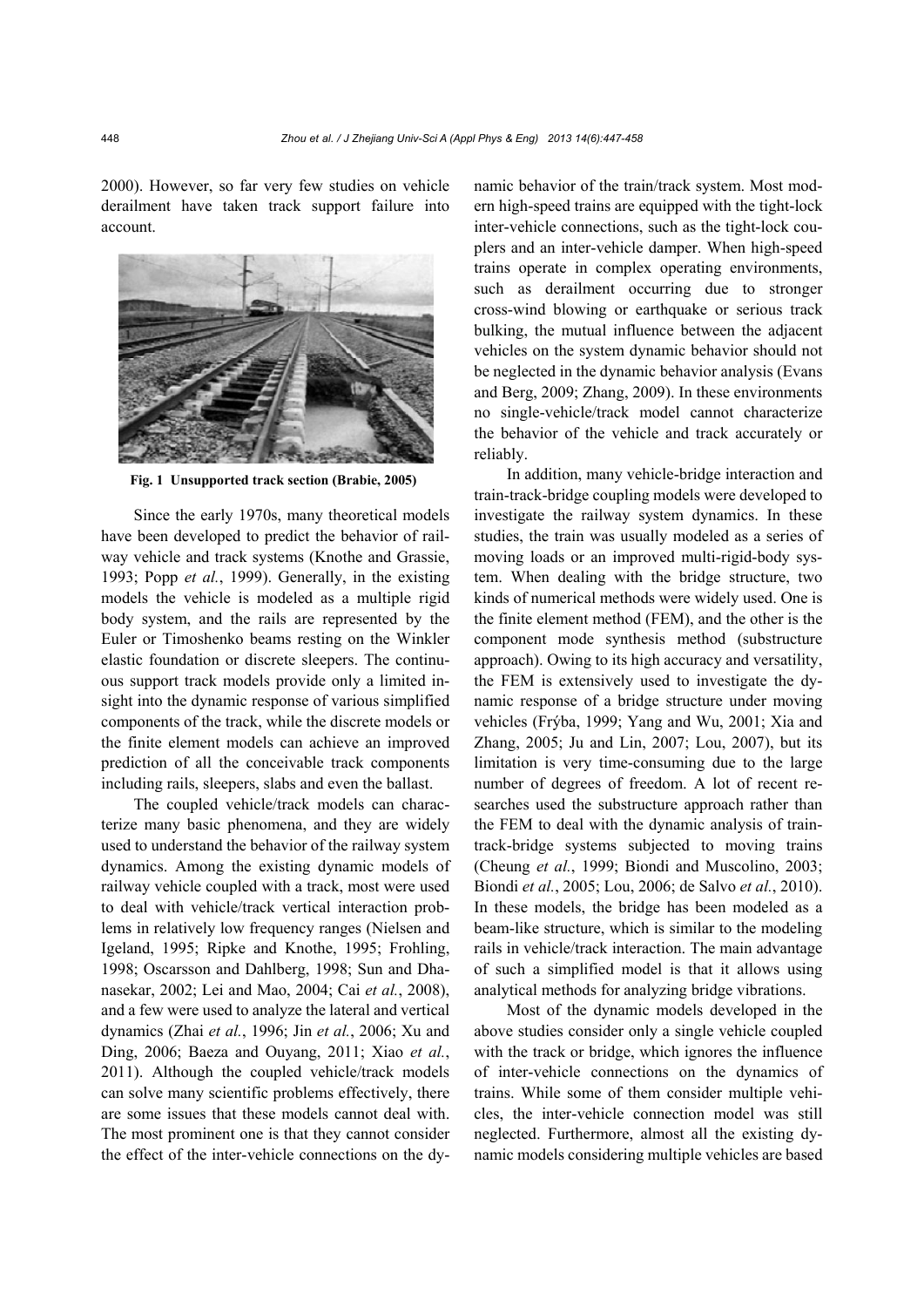on the assumption that the track is regarded as a rigid track or a nearly rigid track. These models cannot take the track support stiffness variation along the track into account. In the present paper, a 3D-coupled train/track dynamic model, considering the various discrete supports by sleepers and track support stiffness, is introduced to analyze the effect of train speed and broken fasteners on a curved track on the dynamic behavior of the train and the track when the high-speed train passes over the curved track with the failed fasteners at different speeds. The proposed model considers an eight-vehicle train coupled with a three-layer ballasted track. In the model, each vehicle is modeled as a multi-body system, and rails are assumed to be Timoshenko beams supported by the discrete sleepers. The vehicle model considers the effect of the inter-vehicle connections on the dynamic behavior of the neighboring vehicles. The rail supports are assumed to move backward at a constant speed to simulate the vehicle running forward along the track at the same speed. The dynamic behavior analysis includes the wheel/rail forces and the derailment coefficients consisting of *L*/*V* and ∆*V*/*V*. *L*/*V* indicates the ratio of the lateral force to the vertical force of the wheel/rail, and ∆*V*/*V* is the wheel load reduction. The time-dependent *L*/*V* and ∆*V*/*V* are used to assess the risk of derailment. They are useful to directly evaluate and control the dynamic derailment of a high-speed train operating the curved track with failed fasteners. This investigation helps to better understand the vehicle derailment mechanism due to a track fastener failure.

#### **2 Model of vehicle/track**

### **2.1 Vehicle model**

A 3D dynamic model of a high-speed train composed of multiple vehicles coupled with a ballast track is shown in Fig. 2. The coupled train/track dynamic model consists of four subsystems: the vehicle, the inter-vehicle connection, the track, and the wheel/rail contact. Each vehicle considered is equipped with a pair of two-axle bogies with double suspension systems. The wheelset and the bogie are connected by the primary suspension, while the car body is supported on the bogie through the secondary suspension. Each component of the vehicle has six degrees of freedom: the longitudinal displacement *X*, the lateral displacement *Y*, the vertical displacement *Z*, the rolling angle  $\phi$ , the pitching angle  $\beta$ , and the yawing angle *ψ*. 3D spring-damper elements are used to represent the primary and the secondary suspensions, and the nonlinear dynamic characteristics of the suspension systems are considered, including the nonlinear yaw dampers, the nonlinear lateral dampers, and the nonlinear stoppers installed on the secondary suspension as well as the nonlinear vertical dampers installed on the primary suspension (Xiao *et al.*, 2012). A detailed inter-vehicle connection model is established. The nonlinear coupler-draft gear system and nonlinear inter-vehicle dampers are replaced with unidirectional nonlinear spring-damper elements. The tight-lock vestibule diaphragm is simplified as the 3D spring element, which restrains the adjacent vehicles in the longitudinal, lateral, vertical,



**Fig. 2 High-speed train/track coupling model**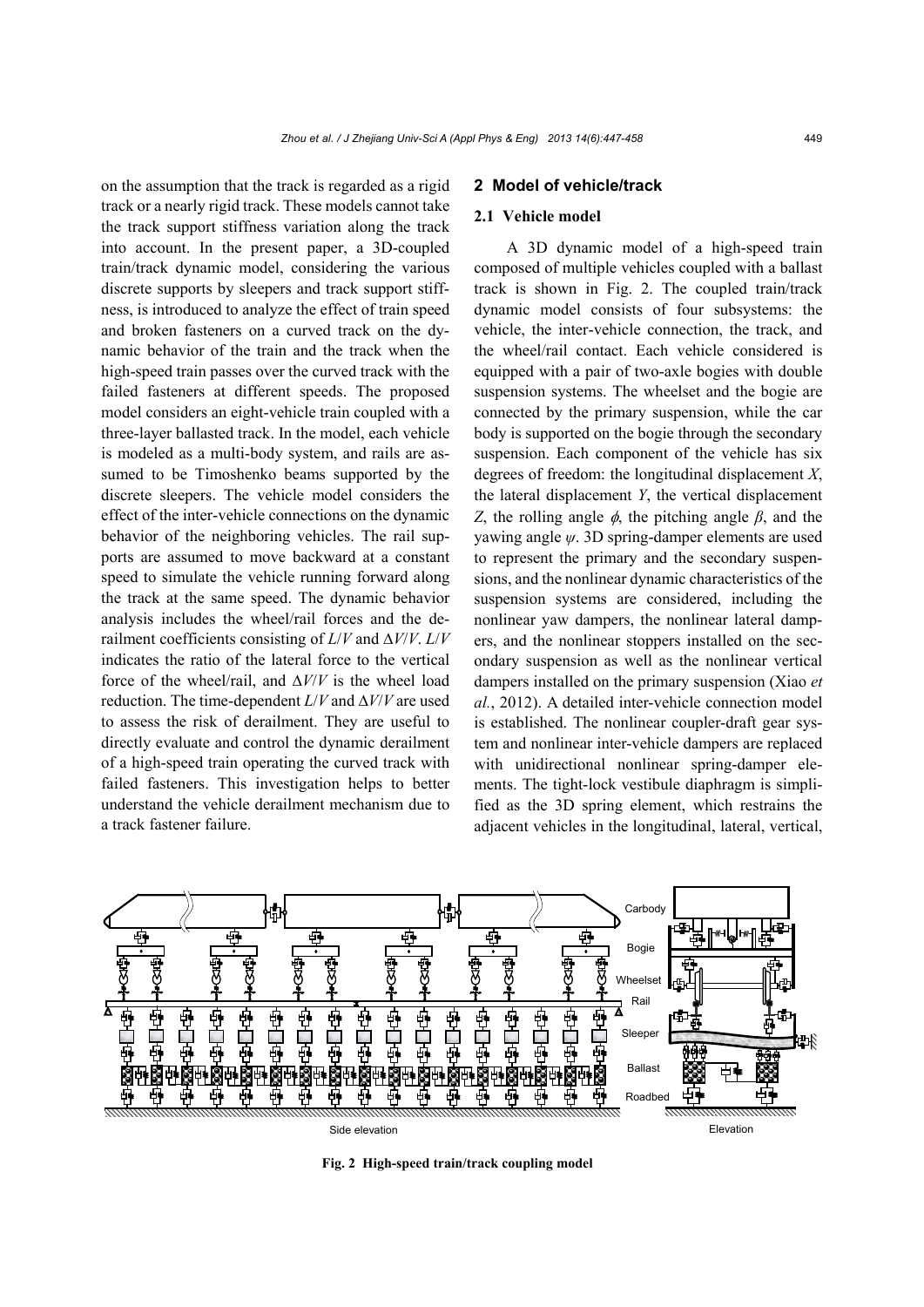rolling, pitching, and yawing directions. The inter-vehicle forces can be calculated based on the deformation of the connectors and the relative angle between the connectors and the car bodies (Ling, 2012).

Since the vehicle system contains many differential equations and the detailed derivation of the equations is tedious (which is ignored here), the equations of motion are expressed as

$$
\boldsymbol{M}_{\mathrm{v}} \ddot{\boldsymbol{X}}_{\mathrm{v}} + \boldsymbol{C}_{\mathrm{v}} \dot{\boldsymbol{X}}_{\mathrm{v}} + \boldsymbol{K}_{\mathrm{v}} \boldsymbol{X}_{\mathrm{v}} = \boldsymbol{F}_{\mathrm{wr}} + \boldsymbol{F}_{\mathrm{ext}} + \boldsymbol{F}_{\mathrm{iv}}, \quad (1)
$$

where  $M_v$ ,  $C_v$ , and  $K_v$  are the mass, damping, and stiffness matrices of the vehicle subsystem, respectively;  $\ddot{X}_{v}$ ,  $\dot{X}_{v}$ , and  $X_{v}$  are the acceleration, velocity, and displacement vectors of the vehicle subsystem, respectively;  $F_{wr}$  is the vector of the nonlinear wheel-rail contact forces determined by the wheel-rail contact model;  $F_{\text{ext}}$  is the vector of external forces including gravitational forces and forces resulting from the centripetal acceleration when the vehicle negotiating the curved track; and  $F_{iv}$  is the vector of the nonlinear inter-vehicle contact forces due to the couplers, inter-vehicle dampers, and the tight-lock vestibule diaphragm. The equation derivations of the vehicle system and the inter-vehicle connection model, which can be seen in (Ling, 2012), are omitted here.

### **2.2 Track model**

The model of the track is a three-layer model consisting of rails, sleepers, and ballast bed (Fig. 2). In the track model, the rails are assumed to be Timoshenko beams supported by discrete sleepers, and the effects of the vertical and lateral motions and rolling of rails on the wheel/rail creepages are taken into account. Each sleeper is treated as an Euler beam supported by uniformly distributed stiffness and damping in its vertical direction, and a lumped mass is used to replace the sleeper in its lateral direction. The ballast bed is replaced by equivalent rigid ballast bodies in the calculation model, with only the vertical motion of each ballast body taken into account. The motion of the road bed is neglected. The equivalent springs and dampers are used as the connections between rails and sleepers, between sleepers and ballast blocks, and between ballast blocks and roadbed.

The deformation of rails is described by the Timoshenko beam theory, including the bending and torsion. Using the modal synthesis method and normalized shape functions of the Timoshenko beam, the fourth-order partial differential equations of rails are converted into second-order ordinary equations as follows:

for the lateral bending motion:

$$
\begin{cases}\n\ddot{q}_{jk}(t) + \frac{\kappa_{y} GA}{\rho A} \left(\frac{k\pi}{l_{\text{tim}}}\right)^{2} q_{jk}(t) - \kappa_{y} GA \frac{k\pi}{l_{\text{tim}}} \sqrt{\frac{1}{\rho A \rho I_{z}}} w_{yk}(t) \\
= -\sum_{i=1}^{N_{s}} R_{yi}(t) Y_{k}(x_{si}) + \sum_{j=1}^{N_{w}} F_{wnyj}(t) Y_{k}(x_{wj}), \\
\ddot{w}_{yk}(t) + \left[\frac{\kappa_{y} GA}{\rho I_{z}} + \frac{EI_{z}}{\rho I_{z}} \left(\frac{k\pi}{l_{\text{tim}}}\right)^{2}\right] w_{yk}(t) \\
-\kappa_{y} GA \frac{k\pi}{l_{\text{tim}}} \sqrt{\frac{1}{\rho A \rho I_{z}}} q_{yk}(t) = 0, \ k = 1, 2, ..., NMY,\n\end{cases}
$$
\n(2)

for the vertical bending motion,

$$
\begin{cases}\n\ddot{q}_{zk}(t) + \frac{\kappa_z GA}{\rho A} \left(\frac{k\pi}{l_{\text{lim}}}\right)^2 q_{zk}(t) - \kappa_z GA \frac{k\pi}{l_{\text{lim}}} \sqrt{\frac{1}{\rho A \rho I_y}} w_{zk}(t) \\
= -\sum_{i=1}^{N_s} R_{zi}(t) Z_k(x_{si}) + \sum_{j=1}^{N_w} F_{w_{tzj}}(t) Z_k(x_{wj}), \\
\ddot{w}_{zk}(t) + \left[\frac{\kappa_z GA}{\rho I_y} + \frac{EI_y}{\rho I_y} \left(\frac{k\pi}{l_{\text{lim}}}\right)^2\right] w_{zk}(t) \\
- \kappa_z GA \frac{k\pi}{l_{\text{lim}}} \sqrt{\frac{1}{\rho A \rho I_y}} q_{zk}(t) = 0, \ k = 1, 2, ..., \text{NMZ},\n\end{cases}
$$
\n(3)

and for the torsional motion,

$$
\ddot{q}_{Tk}(t) + \frac{GK}{\rho I_0} \left(\frac{k\pi}{l_{\text{tim}}}\right)^2 q_{Tk}(t) \n= -\sum_{i=1}^{N_s} M_{si}(t) \Phi_k(x_{si}) + \sum_{j=1}^{N_w} M_{Gj}(t) \Phi_k(x_{wj}), \qquad (4) \nk = 1, 2, ..., NMT.
$$

In Eqs. (2)–(4),  $q_{yk}(t)$ ,  $q_{zk}(t)$  and  $q_{Tk}(t)$  are the generalized coordinates of the lateral, vertical, and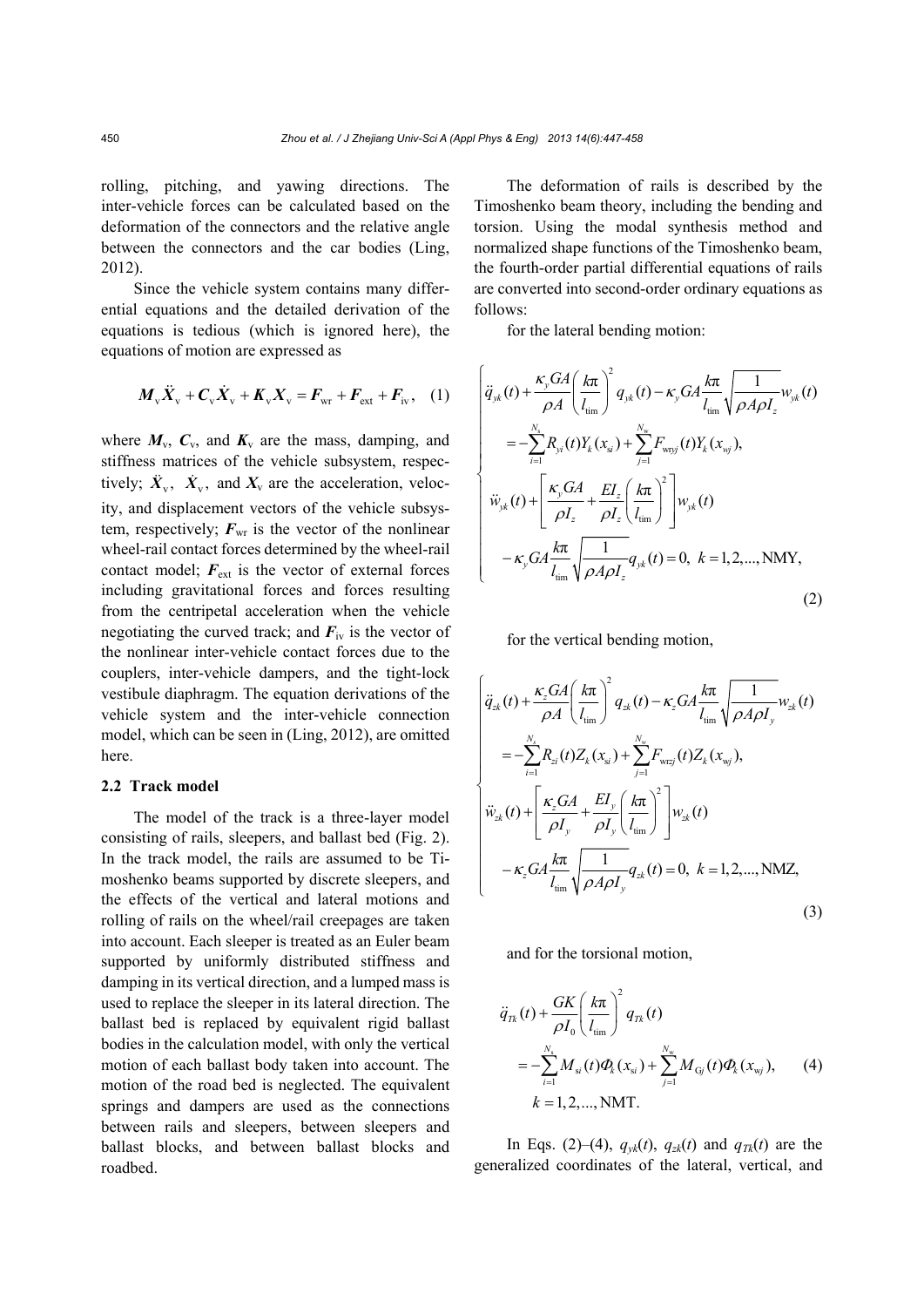rotational deflections of the rail, respectively; while  $w_{yk}(t)$  and  $w_{zk}(t)$  are the generalized coordinates of the deflection curve of the rail with respect to the *z*-axis and *y*-axis. The material properties of the rail are indicated by the density  $\rho$ , the shear modulus  $G$ , and Young's modulus *E*. The geometry of the cross section of the rail is represented by the area *A*, the second moments of area  $I_v$  and  $I_z$  around the *y*-axis and *z*-axis, respectively, and the polar moment of inertia  $I_0$ . The shear coefficients  $\kappa_v$ =0.4057 and  $\kappa_z$ =0.5329 for the lateral and vertical bendings, respectively, and the shear coefficient *K*=2.473346× 10<sup>−</sup><sup>6</sup> are obtained through a finite element analysis of the rail profile of China CN 60 using the software package ANSYS. The calculation length of the beam is denoted by  $l_{\text{tim.}}$   $R_{\text{vi}}$  and  $R_{\text{zi}}$  are, respectively, the lateral and vertical forces between the rail and the sleeper *i*. The wheel/rail forces at the wheel *j* in the lateral and vertical directions are represented by  $F_{\text{wryj}}$ and  $F_{\text{wr}zj}$ .  $M_{\text{si}}$  and  $M_{\text{G}j}$  denote the equivalent moments acting on the rail.  $Y_k(x)$ ,  $Z_k(x)$ , and  $\Phi_k(x)$  are the *k*th shape function, and NMY, NMZ, and NMT are the total number of shape functions.  $x_{si}$  and  $x_{wi}$  denote the longitudinal positions of the sleeper *i* and the wheel *j*, and  $N_w$  and  $N_s$  are the numbers of the wheelsets and the sleepers within the analyzed rail, respectively. The subscript *i* indicates the sleeper *i*, and *j* is for the wheel *j*, respectively.

The sleeper in the present model is treated as an Euler-Bernoulli beam with free-free ends in the vertical direction, while as a lumped mass for its lateral motion (Fig. 2). Using the modal synthesis method and the normalized shape functions of the Euler beam, the fourth-order partial differential equations of the sleeper vertical vibration can be simplified as a second-order ordinary equation as follows:

$$
\ddot{q}_{sk}(t) + \frac{E_s I_s}{m_s} \left(\frac{k\pi}{l_s}\right)^4 q_{sk}(t) \n= -\sum_{i=1}^{N_b} F_{bz_i}(t) Z_{sk}(y_{bi}) + \sum_{j=1}^{N_t} R_{zRj}(t) Z_{sk}(y_{ij}), \qquad (5) \nk = 1, 2, ..., NMS,
$$

where  $q_{sk}(t)$  is the generalized coordinates of the sleeper vertical deflection, *E*s is Young's modulus, *I*<sup>s</sup> is the second moment of area of the rail crosssection about  $y$  axis,  $m<sub>s</sub>$  is the mass per unit longitudinal length, and  $l_s$  is the length of the sleeper.  $F_{\text{b}zi}$  is the force between the sleeper and ballast body in the action point  $i$ , and  $R_{zR}$  is the force between the sleeper and the rail in the action point *j*.  $Z_{sk}(y)$  is the *k*th modal function, and NMS is the total number of shape functions.

According to Newton's Second Law, the lateral rigid motion of the sleeper can be written as

$$
M_{\rm s} \ddot{Y}_{\rm si} = (F_{\rm yLi} + F_{\rm yRi}) - F_{\rm byi},\tag{6}
$$

where  $F_{vLi}$  and  $F_{vRi}$  are the lateral forces between sleeper *i* and the left and right rails, respectively, and  $F_{bvi}$  is the equivalent lateral support force by the ballast body. The subscripts L and R denote, respectively, the left and right rails (wheels). The longitudinal rigid motion and rotating motions of each sleeper are neglected.

The ballast bed is replaced by equivalent rigid ballast bodies in this calculation model, and only the vertical motion of each ballast body is taken into account. The vertical motion equations of ballast bodies *i* are:

$$
M_{\rm b} \ddot{Z}_{\rm bLi} = F_{\rm bzLi} + F_{\rm zri} + F_{\rm zLRi} - F_{\rm zgl.i} - F_{\rm zfi} + M_{\rm b}g, (7)
$$
  

$$
M_{\rm b} \ddot{Z}_{\rm bRi} = F_{\rm bzRi} + F_{\rm zrRi} - F_{\rm zLRi} - F_{\rm zgRi} - F_{\rm zrRi} + M_{\rm b}g, (8)
$$

where  $F_{z\text{fL}i}$ ,  $F_{z\text{fL}i}$ ,  $F_{z\text{fR}i}$ ,  $F_{z\text{fR}i}$ , and  $F_{z\text{L}i}$  are the vertical shear forces between the neighboring ballast bodies, and  $F_{z}$ <sub>gLi</sub> and  $F_{z}$ <sub>gRi</sub> are the vertical forces between the ballast bodies and the roadbed.  $M<sub>bL</sub>$  and  $M<sub>bR</sub>$  are the masses of the left and right ballast body, and *g* is the gravity acceleration. This ballast model can represent the in-phase and out-of-phase motions of two vertical rigid modes in the vertical-lateral plane of the track. For brevity, the detailed derivation of track system equations, which can be seen in (Xiao *et al.*, 2011), is omitted.

#### **2.3 Model of wheel/rail interaction**

The calculation of wheel/rail contact forces includes a normal model and a tangent model. The normal model, which characterizes the relationship law of the normal load and deformation between the wheel and rail, is described by a Hertzian nonlinear contact spring with a unilateral restraint: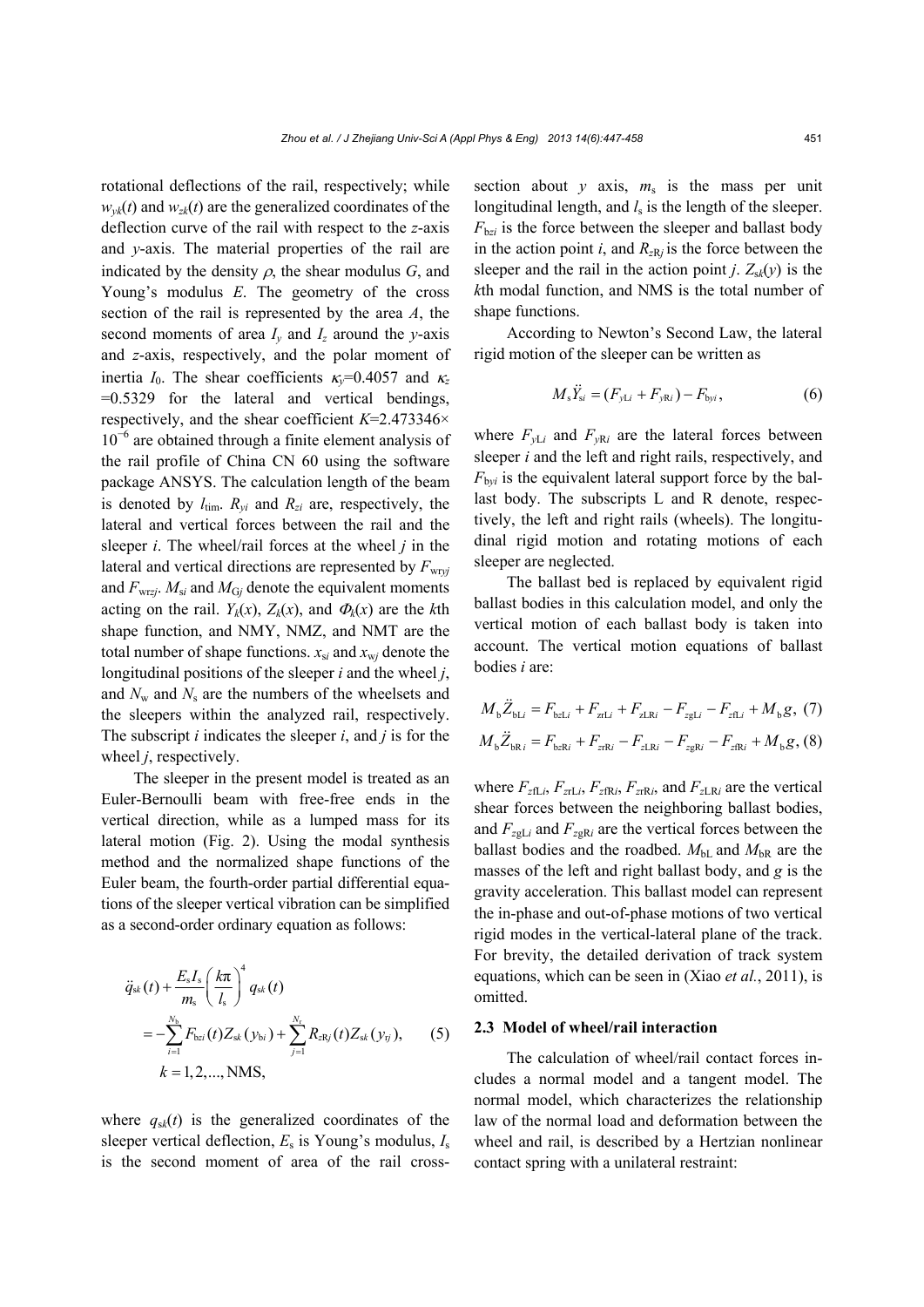$$
N(t) = \begin{cases} \left[ \frac{1}{G_{\text{Hertz}}} Z_{\text{wmc}}(t) \right]^{3/2}, & Z_{\text{wmc}}(t) > 0, \\ 0, & Z_{\text{wmc}}(t) \le 0, \end{cases}
$$
(9)

where  $G_{\text{Hertz}}$  is the wheel/rail contact constant  $(m/N^{2/3})$ , which can be obtained using the Hertz contact theory (Jin *et al.*, 2006).  $Z_{\text{wmc}}(t)$  is the normal compressing amount at wheel/rail contact point.  $Z_{\text{wmc}}(t)$  is strictly defined as an approach between the two distant points, the one belonging to the wheel, and the other one belonging to the rail. The wheel and the rail are assumed to be an elastic half-space. This approach is confined to the normal direction at the contact point of the wheel and the rail.  $Z_{w\text{rec}}(t) \ge 0$ indicates the wheel/rail in contact, and  $Z_{wmc}(t) \le 0$ indicates their separation.

The model developed by Shen *et al.* (1984) is used as the tangent model determining the relationship between the creepages and the total creep forces of the wheel/rail. In the tangent force calculation, firstly, wheel/rail creep forces are calculated according to the Kalker linear creep theory (Kalker, 1967), and then amended using the model of Shen-Hedrick-Elkins. The Kalker linear creep theory is only available for small creepages. With large creepages, for example, in the case of wheel/rail flange contact, the creep forces enter saturation, and then creep forces non-linearly vary with the creepages.

## **2.4 Evaluation criteria of railway vehicle derailment**

At present two important criteria are widely used to evaluate the dynamic behavior and safety operation of high-speed trains. One is the Nadal's criterion, denoted by Eq. (10), and the other is the wheelset loading reduction indicated by Eq. (11):

$$
\left(\frac{L}{V}\right)_{\text{Critical}} = \frac{\tan \delta_{\text{max}} - \mu}{1 + \mu \tan \delta_{\text{max}}},\tag{10}
$$

$$
\frac{\Delta V}{V} = \frac{\frac{1}{2}(V_{\rm L} - V_{\rm R})}{\frac{1}{2}(V_{\rm L} + V_{\rm R})} = \frac{V_{\rm L} - V_{\rm R}}{V_{\rm L} + V_{\rm R}},\tag{11}
$$

where  $\delta_{\text{max}}$  is the maximum flange angle of wheel,  $\mu$ indicates the coefficient of friction between the wheel and the rail. *L* and *V* denotes, respectively, the lateral and vertical forces of the wheel and the rail, and  $\Delta V$ indicates the normal loading difference of the left and right wheels of the same wheelset.

#### **3 Numerical results and discussion**

## **3.1 Dynamic behavior analysis of a high-speed train passing over a curved track with failed fasteners**

In the analysis, the considered curved track has a radius of 7000 m and the super-elevation of 150 mm. It is assumed that five failed fasteners occur, respectively, on the low rail, the high rail, and both the rails of the circle section of the curved track. The usual track geometry irregularity is not considered. The train speed is 350 km/h. The rail fastener failure is simulated by changing the stiffness and damping coefficients of the fasteners and rail pads, and the parameter variations considered in the coupled train/track model are as follows:

$$
\begin{cases}\nK_{\text{fIL}i} = K_{\text{fIR}i} = C_{\text{fIL}i} = C_{\text{fIR}i} = 0, \\
K_{\text{pvLi}}\text{, } C_{\text{pvLi}} = K_{\text{pvR}i}\text{, } C_{\text{pvR}i} = K_{\text{pv0}}\text{, } C_{\text{pv0}}\text{, } z_{\text{rL(R)}i} > z_{\text{spL(R)}i}, \\
K_{\text{pvLi}}\text{, } C_{\text{pvLi}} = K_{\text{pvR}i}\text{, } C_{\text{pvR}i} = 0\text{, } z_{\text{rL(R)}i} \le z_{\text{spL(R)}i},\n\end{cases} \tag{12}
$$

where  $K_{\text{fIL(R)}i}$  and  $C_{\text{fIL(R)}i}$  stand for the lateral stiffness and damping coefficient of the fastener  $i$ ,  $K_{pvL(R)i}$  and  $C_{\text{pvl}(R)i}$  denote the vertical stiffness and damping coefficient of the rail pad  $i$ ,  $z_{rL(R)i}$  and  $z_{spL(R)i}$  indicate the vertical displacements of rails and sleepers in the action point *i*, respectively.

Fig. 3 illustrates the lateral and vertical forces between the rails and the first wheelset of the first vehicle when the high-speed train passes over the curved track with the different distribution of the failed fasteners at 350 km/h. "Failed fasteners" in Fig. 3 indicates the location of the five failed fasteners. It is noted that the small black boxes in the figures indicate a normal track fasteners, and the white ones correspond to the failed rail fasteners. When the high-speed train passes through the fastener failure section, the considerable impact vibrations occur between the wheels and the rails, and then they gradually decay and get into steady-state, which is similar to the track without the failure rail fasteners.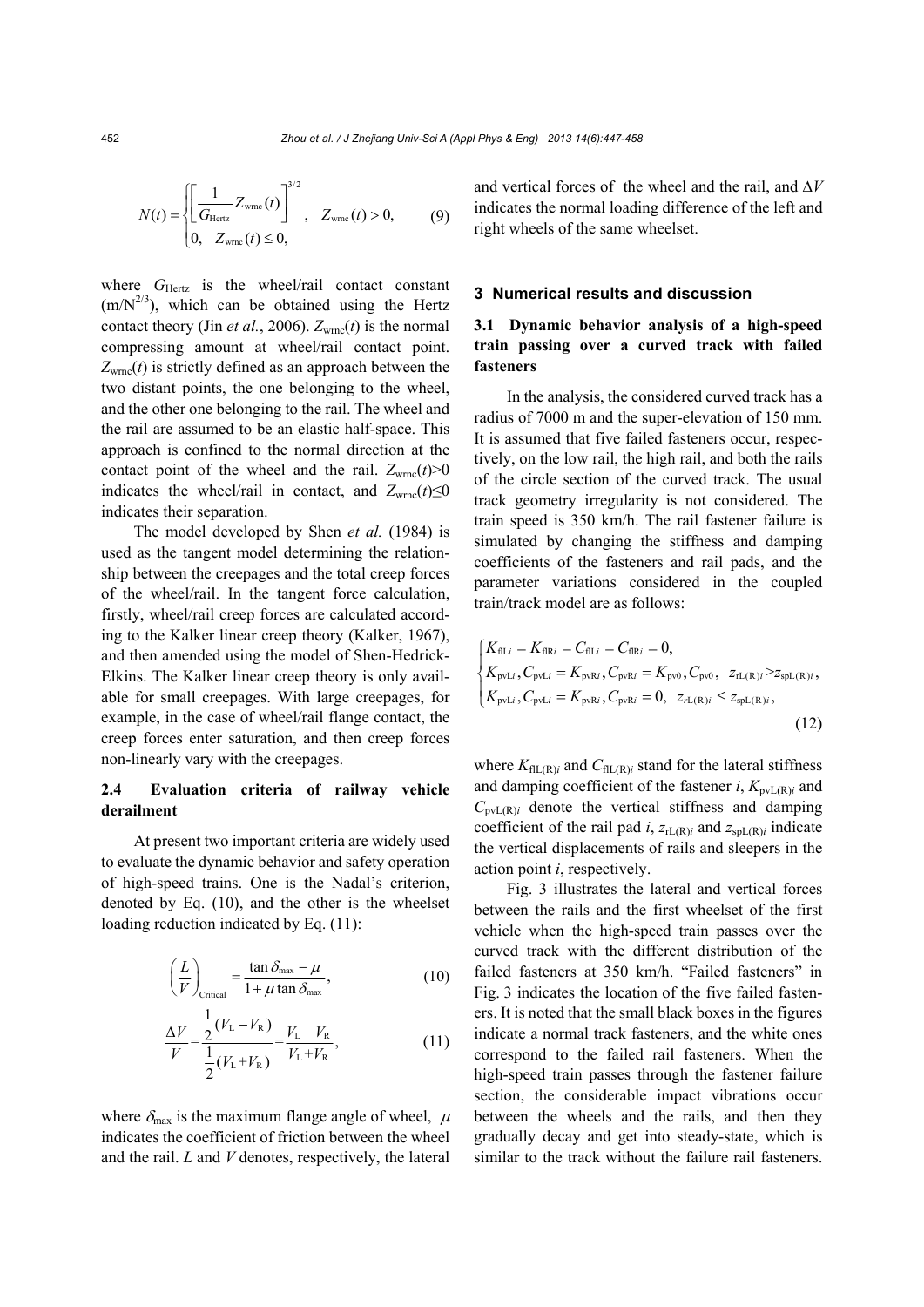Form Fig. 3, it is obvious that the forces of the wheel/rail fluctuate dramatically in the case where the fastener failure occurs on the curved track. When the first vehicle passes through the track section with five failure fasteners, the maximum lateral and vertical forces are generated on the left wheel of wheelset 1, and the minimum interaction forces are generated on the right wheel. Owing to the impact of the disabled fasteners and the external centrifugal inertial forces of the vehicle bodies when the train is negotiating the curved track, the lateral and vertical forces on the left wheel (on the high rail) are much larger than those on the right wheel of the same wheelset. In this situation, the right wheel easily jumps and loses contact with the low rail, and the high-speed train risks a jumping derailment if there is a moderate lateral impact load applied on the vehicle system, such as a cross-wind applied to the right side of the train.

Compared to the normal condition, the maximum lateral force on the high rail increases by about 10%, 83%, and 113% in the cases, respectively, where the fastener failure occurs on the low rail, high rail, and both high and low rails of the curved track. Meanwhile, the minimum lateral force on the low rail decreases by about 66%, 92%, and 125%, respectively, as indicated in Figs. 3a and 3b. With regard to the wheel/rail vertical force, the maximum vertical force on the high rail increases by about 0.95%, 12.6%, and 13%, respectively, and the minimum vertical force on the low rail decreases by about 1%, 7%, and 8.3%, respectively (Figs. 3c and 3d). These results demonstrate that failed fasteners will lead to a large variation in the lateral wheel/rail forces, which would seriously threaten the running safety of a high-speed train. In addition, the influence of the limited fastener failure on the low rail is relatively small on the wheel/rail forces, compared to the fastener failure occurring on the high rail of the curved track.

Figs. 4 and 5 indicate the derailment coefficients  $(L/V)$  and the wheelset loading reductions  $(\Delta V/V)$ , respectively. The variation tendencies of *L*/*V* and  $\Delta V/V$  are similar to the law curves in Fig. 3 when the high-speed train negotiates the curved track with failed rail fasteners. Compared to the case without a disabled rail fastener, the maximum derailment coefficient increases by about 10%, 100%, and 136% on the high rail and decreases by about 62%, 89%,



**Fig. 3 Wheel/Rail forces in different cases of five failed fasteners**

(a) Lateral forces on high rail; (b) Lateral forces on low rail;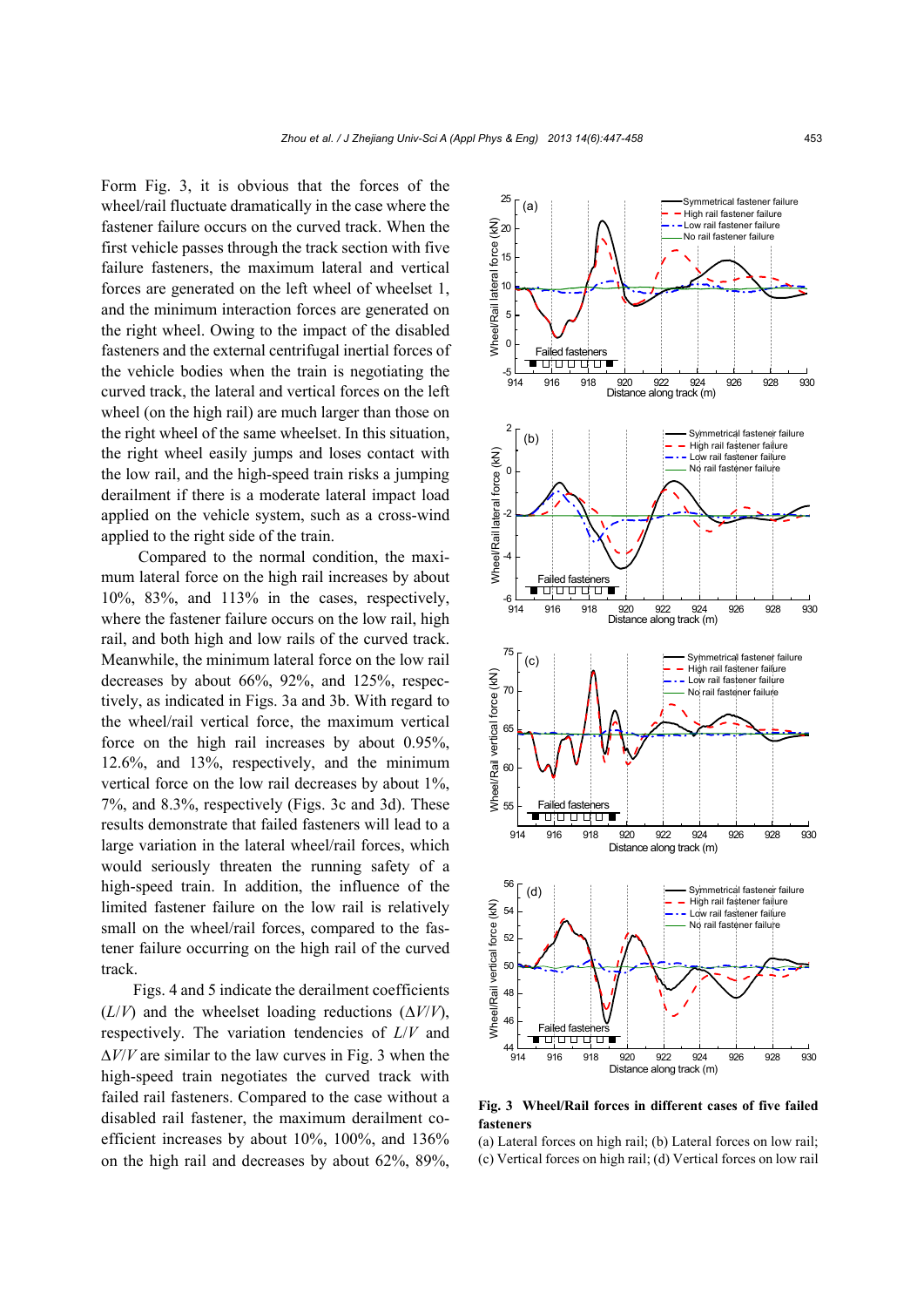and 123% on the low rail in the respective cases where the fastener failure occurs on the low rail, high rail, and both high and low rails of the curved track, as indicated in Figs. 4a and 4b. The maximum wheelset loading reduction increases by about 6%, 47%, and 44%, respectively, as shown in Fig. 5. Although the change rates of  $L/V$  and  $\Delta V/V$  are large, the derailment coefficients and the wheelset loading reduction do not exceed their limit values in the three cases of fastener failure. The limit values of *L*/*V* and  $\Delta V/V$  are 0.8 (Zhang, 2011) according to the standard of the Chinese high-speed railway.

Note that the maximum wheelset loading reduction in the case of five disabled fasteners occurring on the high rail is larger than that occurring on both high and low rails. Furthermore, the difference of wheelset loading reduction between the normal case and the case of five disabled fasteners occurring on the low rail is very minor. This phenomenon is much concerned with the high-speed train negotiating a curved track with the deficient super-elevation. In the present



Fig. 4 Derailment coefficient  $(L/V)$  in the different cases **of five failed fasteners** (a) High rail; (b) Low rail



**Fig. 5** Wheelset loading reduction  $(\Delta V/V)$  in the different **cases of five failed fasteners** 

analysis case where the train speed is 350 km/h and the radius of the curved track is 7000 m, the super-elevation of 150 mm is truly undersized. In this situation, the wheel loading of the wheelsets are not symmetrical, and this asymmetrical load condition results in a train dynamic response being much related to the contact behaviour of the high rail and left wheels. When the high-speed train negotiates the curved track with disabled fasteners occurring on the high rail, the asymmetrical rail support state worsens the interaction of the wheel and the high rail.

## **3.2 Effect of train speed and failed fastener number**

In the practical operation of high-speed trains, the operation speed always changes and the number of failed fasteners on the track is stochastic. The present model is used to calculate the combined effect of the train speed and the failed fastener number on the wheel/rail forces,  $L/V$ , and  $\Delta V/V$  in order to help to maintain the high-speed track efficiently. In the calculation, it is assumed that the symmetrical failure of the fasteners on the curved track occurs. The other conditions are the same as shown in Section 3.1.

Fig. 6 indicates the effect of the failed fastener number on the maximum values of the wheel/rail forces,  $L/V$ , and  $\Delta V/V$  of all the wheelsets at different speeds, where the horizontal solid lines denote their limit values. The limit value of the lateral wheel/rail forces is  $(10+P_0/3)$  kN and the limit value of the vertical forces is 170 kN (Zhang, 2011), where  $P_0$  is the static load of wheelset. For each speed, the limited maximum number of the failed fasteners is determined by the minimum number of the failed fasteners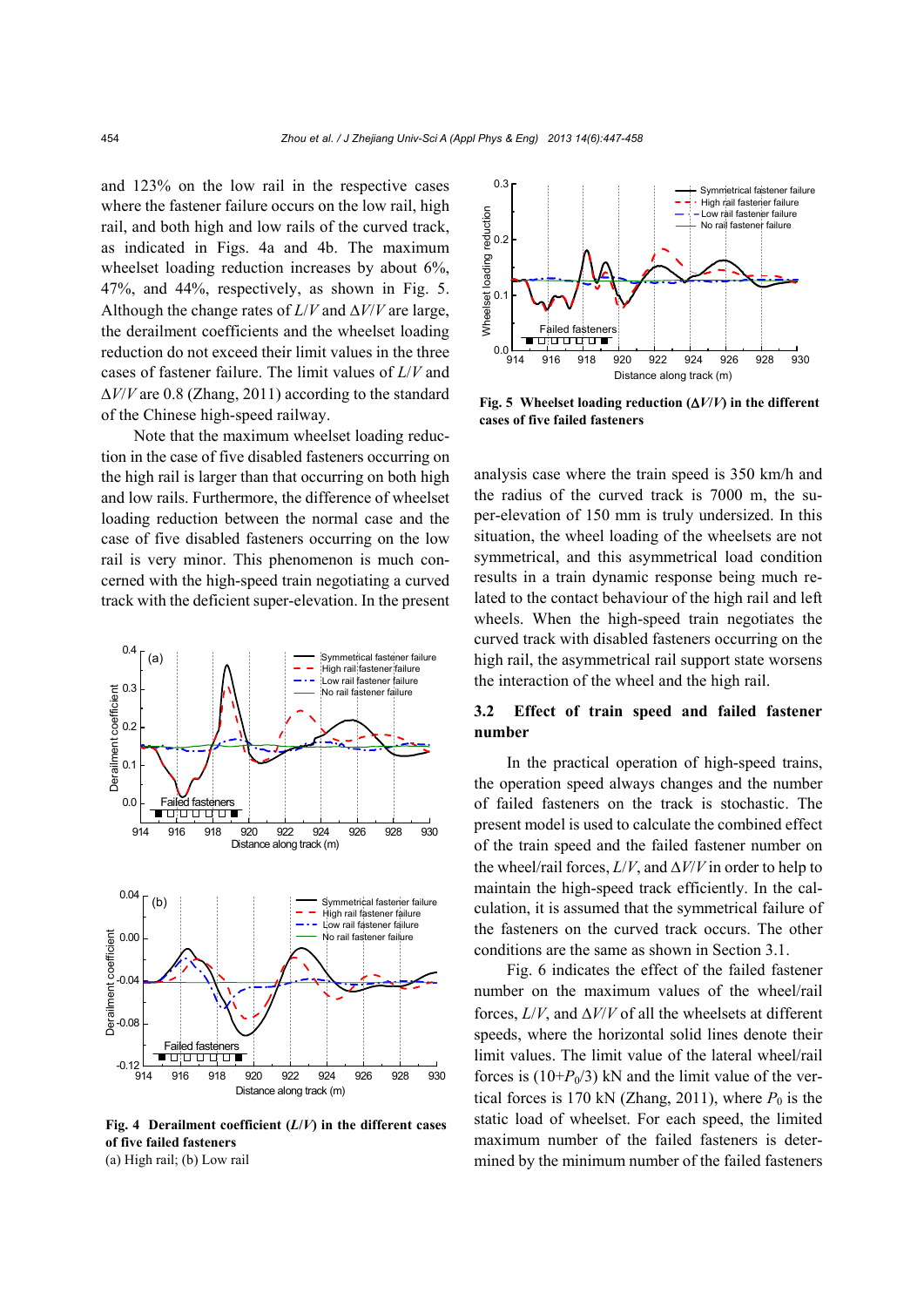in Figs. 6a–6d, namely, the smallest lateral coordinate corresponding to the intersection points of the horizontal solid lines and the corresponding curves indicating safety limit value in Fig. 6. For 200 km/h, the limited maximum number of the failed fasteners is 17, for 250 km/h it is 27, for 300 km/h it exceeds 32, and for 350 km/h, it is 18. Fig. 6a shows that the lateral force and its rate of increase with the number of fastener failures are the maximal at 200 km/h and the least at 300 km/h. The lateral force and its rate of increase at 350 km/h are the second largest. Fig. 6b shows that the situation is similar to Fig. 6a. This phenomenon is concerned with the 7000-m radius curved track with the super-elevation of 150 mm and the operation speed. When the train operation speed is 200 km/h, the super-elevation of 150 mm is oversize, and when the train speed is 350 km/h, it is undersize.

Fig. 6c indicates that the derailment coefficient at 350 km/h is the maximal with an increase in the failed fastener number and those at 200 km/h and 250 km/h are very close. Fig. 6d illustrates that the wheelset loading reduction at 200 km/h is the maximal with an increase in the failed fastener number and those at 250 km/h and 300 km/h are very close when the number of the failed fasteners is smaller than 24. When the number of the failed fasteners exceeds 24, the wheel on the high rail comes off the rail at 200 km/h (Fig. 6d). Thus, from Fig. 6, it is known that the limited maximum numbers of the failed fasteners are different when the high-speed train passes over the curved track with the failed fasteners at different speeds. The limited maximum number of the failed fasteners changes nonlinearly with the increase of the speed.

Fig. 6 also shows that the permissible maximum numbers of the failed fasteners, determined by the limit values of the wheel/rail lateral and vertical forces,  $L/V$ , and  $\Delta V/V$ , are 17, 23, 19, and 22 in the four cases of different speeds. It can be found that the disabled fasteners occurring on the high-speed curved tracks lead to the large lateral forces between the wheels and the rails. The lateral wheel/rail force and the criteria *L*/*V* reach their limit values first. These results indicate that the lateral wheel/rail force and derailment coefficient should be considered as two important criteria when disabled rail fasteners are detected in the high-speed track maintenance.



**Fig. 6 Safety criteria vs. train speed and fastener failure number** 

(a) Maximum wheel/rail lateral force; (b) Maximum wheel/rail vertical force; (c) Maximum derailment coeffi-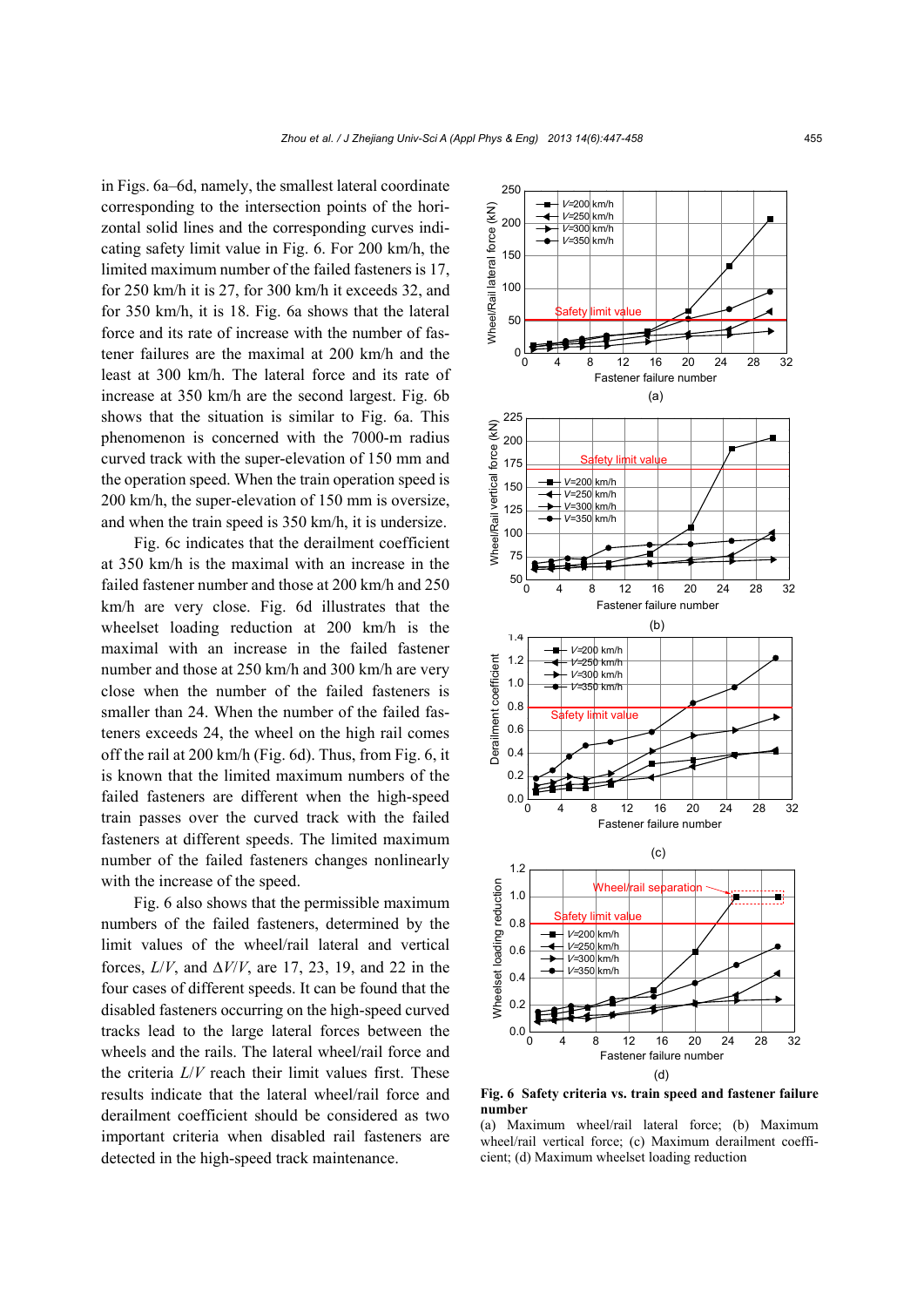## **3.3 Effect of vehicle location and failed fastener number**

When a train passes over a curved track the dynamic behaviours of different vehicles of the same train are different. This section investigates the effect of the vehicle location and the failed fastener number on the derailment coefficient and the wheelset loading reduction of all the vehicles of the same train. Fig. 7a illustrates the maximum derailment coefficient of each vehicle when the train passes over the curved track with different numbers of failed fasteners at 350 km/h. Fig. 7b indicates the maximum wheelset loading reduction of each vehicle when the train passes over the track section with failed fasteners at 200 km/h. From Fig. 7a, the derailment coefficient of the first vehicle of the train is the maximal, and the second vehicle is the second largest. Those of other vehicles are very close. In contrast, the loading reduction of the last vehicle is the maximal, while the first vehicle is the least, as shown in Fig. 7b. From different variations of  $L/V$  and  $\Delta V/V$ , the climbing derailment of the first vehicle should be of more concern when the high-speed train negotiates the curved track with disabled fasteners under the deficient super-elevation condition, and the running safety of the trailing vehicle would be in the worst situation under the surplus super-elevation condition.

In Fig. 7, the pane of the dash lines indicates the corresponding limit values. When the number of the failed fasteners exceeds 20, the derailment coefficient of each vehicle reaches its limit value. When the number of the failed fasteners exceeds 25, the loading reduction of each vehicle reaches its limit value. As far as the safety operation of the high-speed train is much concerned, the limited maximum number of the failed fasteners determined by the limit value of the derailment coefficient should be preferentially considered in the track maintenance due to the fastener failure. From the general trend, the derailment coefficient and the wheelset loading reduction increase quickly with the number of failed fasteners, especially when the number of failed fasteners exceeds 15.

### **4 Conclusions**

In this paper, a coupled train-track dynamic model is introduced to investigate the effect of curved



**Fig. 7 Safety criteria vs. different vehicles and fastener failure number** 

(a) Derailment coefficient (350 km/h); (b) Wheelset loading reduction (200 km/h)

track fastener failure on the dynamic behaviour of a high-speed train passing over a curved track. The investigated dynamic behaviour includes the wheel/rail forces, the ratio of the lateral force to the vertical force of the wheel and the rail, which is called the derailment coefficient, and the wheelset loading reduction. They are very important for evaluating the safety operation of high-speed trains. Through detailed numerical investigation, we have shown the dynamic characteristics of the high-speed train and the track when the train passes over the 7000-m radius curved track with different failed fastener numbers at different speeds. When the number of the continuously failed fasteners is less than 15, the train still operates normally on the curved track of 7000-m radius at the speeds of 200 km/h to 350 km/h. The obtained results are very useful in high-speed track maintenance.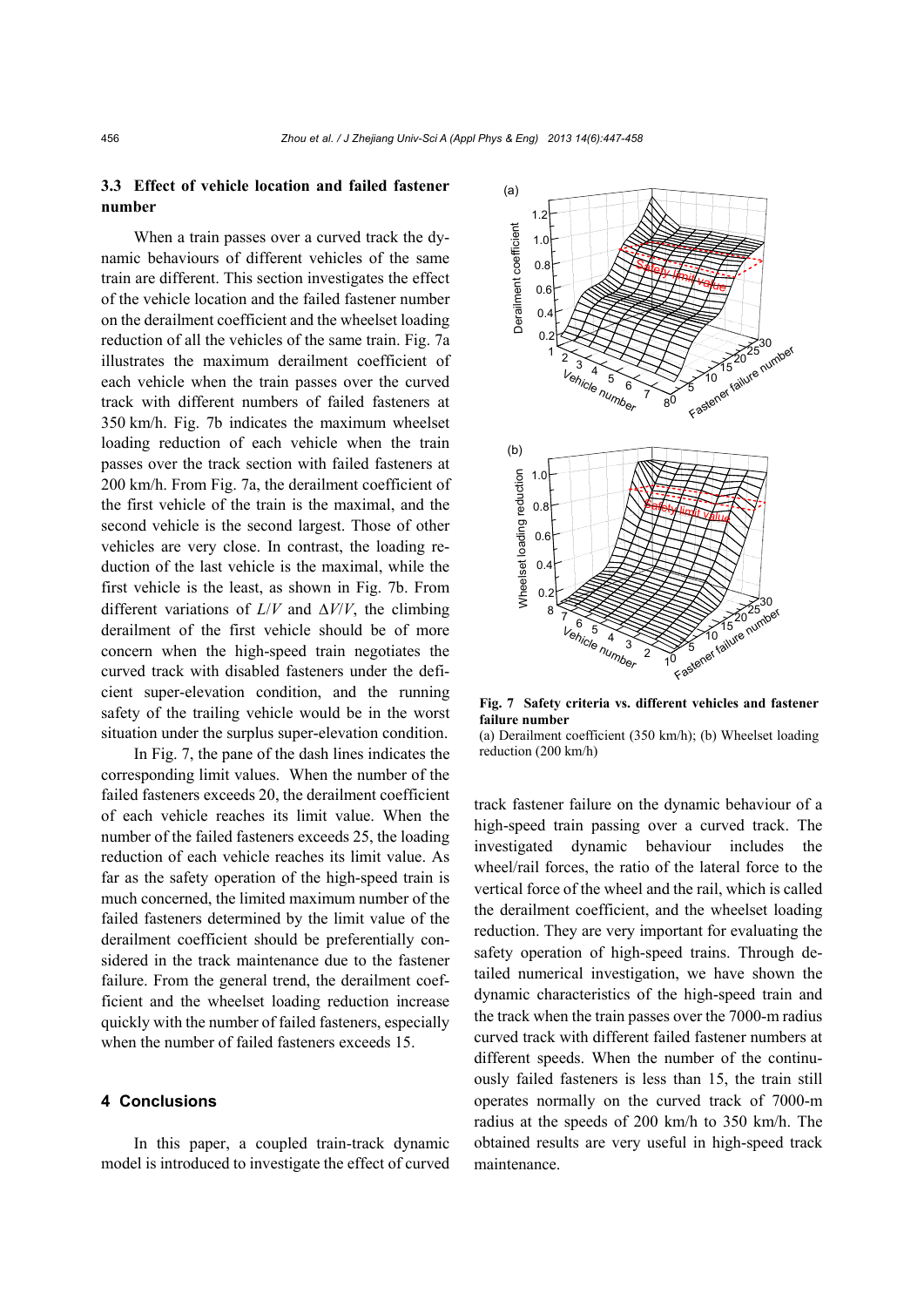#### **References**

- Augustin, S., Gudehus, G., Huber, G., Schüunemann, A., 2003. Numerical Model and Laboratory Tests on Settlement of Ballast Track. *In:* Popp, K., Schiehlen, W. (Eds.), System Dynamics and Long-term Behavior of Railway Vehicles, Track and Subgrade. Springer-Verlag, Berlin, p.317-336.
- Baeza, L., Ouyang, H., 2011. A railway track dynamics model based on modal substructuring and a cyclic boundary condition. *Journal of Sound and Vibration*, **330**(1):75-86. [doi:10.1016/j.jsv.2010.07.023]
- Biondi, B., Muscolino, G., 2003. Component-mode synthesis method for coupled continuous and FE discretized substructures. *Engineering Structures*, **25**(4):419-433. [doi:10.1016/S0141-0296(02)00183-9]
- Biondi, B., Muscolino, G., Sofi, A., 2005. A substructure approach for the dynamic analysis of train-track-bridge system. *Computers and Structures*, **83**(28-30):2271-2281. [doi:10.1016/j.compstruc.2005.03.036]
- Brabie, D., 2005. On the Influence of Rail Vehicle Parameters on the Derailment Process and Its Consequences. Licentiate Thesis, Royal Institute of Technology, Stockholm, Sweden.
- Cai, Y., Sun, H., Xu, C., 2008. Response of railway track system on poroelastic half-space soil medium subjected to a moving train load. *International Journal of Solids and Structures*, **45**(18-19):5015-5034. [doi:10.1016/j.ijsolstr. 2008.05.002]
- Cheung, Y.K., Au, F.T.K., Zheng, D.Y., Cheng, Y.S., 1999. Vibration of multi-span non-uniform bridges under moving vehicles and trains by using modified beam vibration functions. *Journal of Sound and Vibration*, **228**(3):611-628. [doi:10.1006/jsvi.1999.2423]
- de Salvo, V., Muscolino, G., Palmeri, A., 2010. A substructure approach tailored to the dynamic analysis of multi-span continuous beams under moving loads. *Journal of Sound and Vibration*, **329**(15):3101-3120. [doi:10.1016/j.jsv. 2010.02.016]
- Evans, J., Berg, M., 2009. Challenges in simulation of rail vehicle dynamics. *Vehicle System Dynamics*, **47**(8):1023- 1048. [doi:10.1080/00423110903071674]
- Frohling, R.D., 1998. Low frequency dynamic vehicle/track interaction: Modelling and simulation. *Vehicle System Dynamics*, **29**(suppl.):30-46. [doi:10.1080/004231198089 69550]
- Frýba, L., 1999. Vibration of Solids and Structures under Moving Loads. Thomas Telford, London.
- Jin, X.S., Wen, Z.F., Wang, K.W., Zhou, Z.R., Liu, Q.Y., Li, C.H., 2006. Three-dimensional train-track model for study of rail corrugation. *Journal of Sound and Vibration*, **293**(3-5):830-855. [doi:10.1016/j.jsv.2005.12.013]
- Ju, S., Lin, H., 2007. A finite element model of vehicle-bridge interaction considering braking and acceleration. *Journal of Sound and Vibration*, **303**(1-2):46-57. [doi:10.1016/ j.jsv.2006.11.034]
- Kalker, J.J., 1967. On the Rolling Contact of Two Elastic Bodies in the Presence of Dry Friction. PhD Thesis, Delft University, the Netherlands.
- Knothe, K., Grassie, S.L., 1993. Modeling of railway track and vehicle/track interaction at high frequencies. *Vehicle System Dynamics*, **22**(3-4):209-262. [doi:10.1080/00423119 308969027]
- Lei, X.Y., Mao, L.J., 2004. Dynamic response analyses of vehicle and track coupled system on track transition of conventional high speed railway. *Journal of Sound and Vibration*, **271**(3-5):1133-1146. [doi:10.1016/S0022-460X (03)00570-4]
- Ling, L., 2012. Study on the Dynamic Behaviour of High-speed Train/Track Coupling System Composed of Multiple Vehicles. MS Thesis, Southwest Jiaotong University, Chengdu, China (in Chinese).
- Lou, P., 2006. Comparison of two types of deflection functions for analyzing the responses of the rail and the bridge under static or moving vehicles. *Journal of Multi-body Dynamics*, **220**(2):105-123.
- Lou, P., 2007. Finite element analysis for train-track-bridge interaction system. *Archive of Applied Mechanics*, **77**(10): 707-728. [doi:10.1007/s00419-007-0122-4]
- National Transportation Safety Board, 1999. Railroad Accident Report, Derailment of Amtrak Train No. 4, Southwest Chief, on the Burlington Northern Santa Fe Railway near Kingman, Arizona. Report No. NTSB/RAR-98/03, National Technical Information Service, USA.
- Nielsen, J.C., Igeland, A., 1995. Vertical dynamic interaction between train and track-influence of wheel and track imperfections. *Journal of Sound and Vibration*, **187**(5): 825-839. [doi:10.1006/jsvi.1995.0566]
- Oscarsson, J., Dahlberg, T., 1998. Dynamic train/track/ballast interaction—Computer models and full-scale experiments. *Vehicle System Dynamics*, **29**(suppl.):73-84. [doi:10.1080/00423119808969553]
- Popp, K., Kruse, H., Kaiser, I., 1999. Vehicle-track dynamics in the mid-frequency range. *Vehicle System Dynamics*, **31**(5-6):423-464. [doi:10.1076/vesd.31.5.423.8363]
- Ripke, B., Knothe, K., 1995. Simulation of high frequency vehicle-track interactions. *Vehicle System Dynamics*, **24**(suppl.):72-85. [doi:10.1080/00423119508969616]
- Shen, Z.Y., Hedrick, J.K., Elkins, J.A., 1984. A Comparison of Alternative Creep-force Models for Rail Vehicle Dynamic Analysis. Proceedings of the Eighth IAVSD Symposium, Cambridge, MA, p.591-605.
- Sun, Y.Q., Dhanasekar, M., 2002. A dynamic model for the vertical interaction of the rail track and wagon system. *International Journal of Solids and Structures*, **39**(5): 1337-1359. [doi:10.1016/S0020-7683(01)00224-4]
- Transportation Safety Board of Canada, 2000. Railway Investigation Report—Main Track Subgrade Failure Derailment. Report No. R99W0133, Canadian Pacific Railway, Canada.
- Xia, H., Zhang, N., 2005. Dynamic analysis of railway bridge under high-speed trains. *Computers and Structures*, **83**(23-24):1891-1901. [doi:10.1016/j.compstruc.2005.02. 014]
- Xiao, X.B., Jin, X.S., Wen, Z.F., Zhu, M.H., Zhang, W.H., 2011. Effect of tangent track buckle on vehicle derailment.